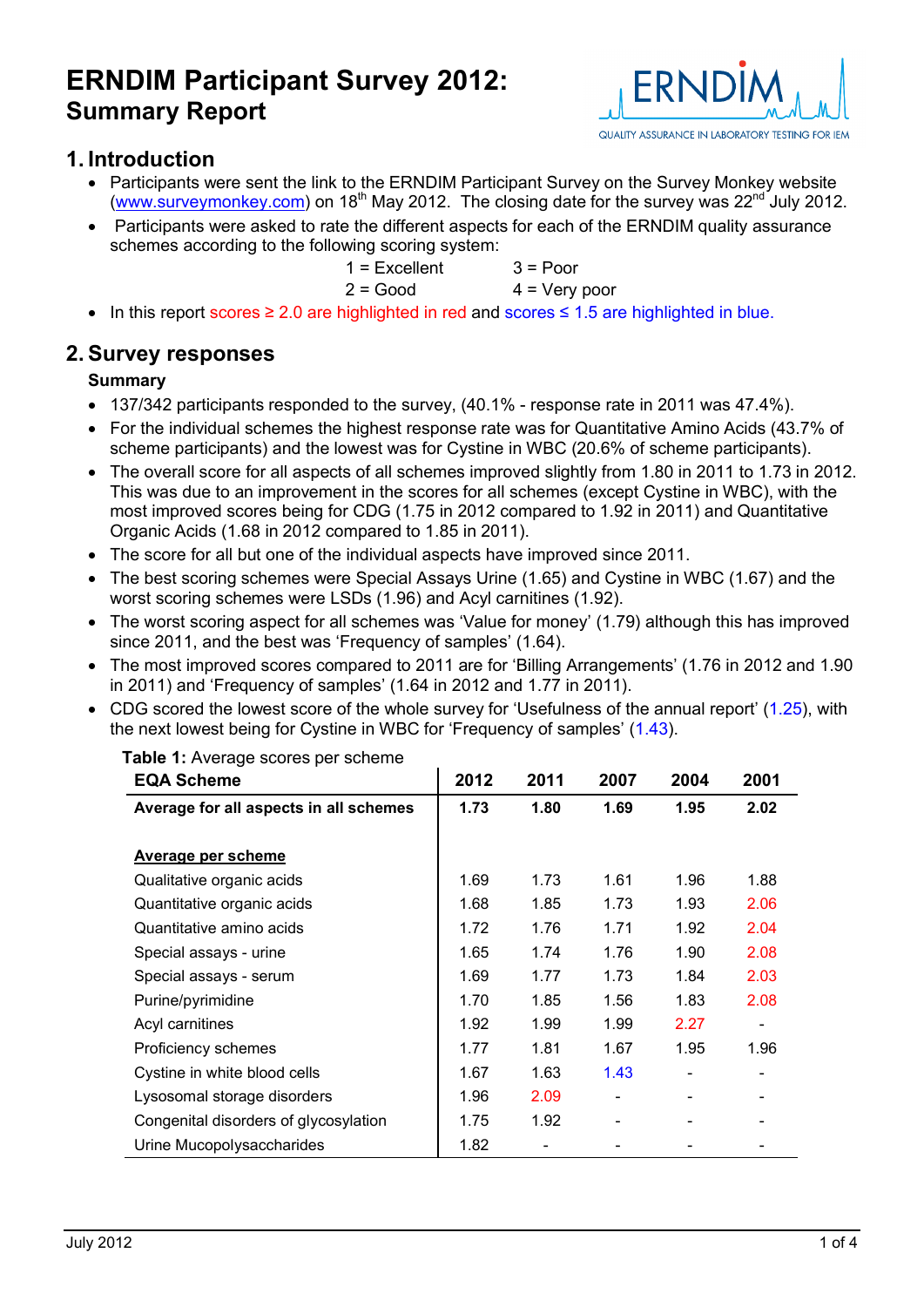

**Question 1: Please rate the following aspects for each of the ERNDIM quality assurance schemes that you subscribe to**

• Number of responses =  $137$  (=  $100\%$  of all respondees).

**Table 2:** Average scores per aspect of each scheme (Question 1)

| <b>Scheme Aspects</b>                    | $\overline{\sigma}$<br>Frequency<br>samples | volume<br>Sample | Appropriateness<br>of analyte<br>concentration<br>analyte | of the<br>Adequacy<br>report | display<br>Website | ð<br>Usefulness<br>annual<br>report<br>the | money<br>for<br>Value | ements<br>arrang<br>Billing | per<br>Average<br>scheme | No. of<br>responses<br>(% of scheme<br>participants) |
|------------------------------------------|---------------------------------------------|------------------|-----------------------------------------------------------|------------------------------|--------------------|--------------------------------------------|-----------------------|-----------------------------|--------------------------|------------------------------------------------------|
| Qualitative organic acids                | 1.64                                        | 1.91             | 1.63                                                      | 1.57                         | 1.87               | 1.50                                       | 1.72                  | 1.73                        | 1.69                     | 76 (40.4%)                                           |
| Quantitative organic acids               | 1.53                                        | 1.59             | 1.84                                                      | 1.71                         | 1.63               | 1.61                                       | 1.74                  | 1.80                        | 1.68                     | 45 (43.7%)                                           |
| Quantitative amino acids                 | 1.56                                        | 1.56             | 1.72                                                      | 1.78                         | 1.76               | 1.78                                       | 1.82                  | 1.76                        | 1.72                     | 96 (39.8%)                                           |
| Special assays - urine                   | 1.48                                        | 1.66             | 1.69                                                      | 1.70                         | 1.62               | 1.65                                       | 1.69                  | 1.69                        | 1.65                     | 61 (37.9%)                                           |
| Special assays - serum                   | 1.54                                        | 1.53             | 1.83                                                      | 1.74                         | 1.67               | 1.65                                       | 1.77                  | 1.80                        | 1.69                     | 74 (36.5%)                                           |
| Purine/pyrimidine                        | 1.57                                        | 1.52             | 1.75                                                      | 1.76                         | 1.81               | 1.75                                       | 1.79                  | 1.69                        | 1.70                     | 21 (38.2%)                                           |
| Acyl carnitines                          | 2.14                                        | 1.76             | 1.81                                                      | 1.97                         | 2.00               | 1.88                                       | 1.97                  | 1.81                        | 1.92                     | 37 (31.9%)                                           |
| Proficiency schemes                      | 1.76                                        | 2.00             | 1.77                                                      | 1.50                         | 1.94               | 1.47                                       | 1.88                  | 1.87                        | 1.77                     | 38 (37.6%)                                           |
| Cystine in white blood cells             | 1.43                                        | 2.00             | 1.71                                                      | 1.57                         | 1.57               | 1.57                                       | 1.86                  | 1.67                        | 1.67                     | 7(20.6%)                                             |
| Lysosomal storage disorders              | 1.88                                        | 2.38             | 1.86                                                      | 2.09                         | 1.87               | 1.90                                       | 1.96                  | 1.71                        | 1.96                     | 24 (33.8%)                                           |
| Congenital disorders of<br>glycosylation | 1.53                                        | 2.41             | 1.71                                                      | 1.63                         | 1.80               | 1.25                                       | 1.69                  | 1.87                        | 1.75                     | 17 (28.3%)                                           |
| Urine Mucopolysaccharides                | 1.84                                        | 2.21             | 1.81                                                      | 1.74                         | 1.77               | 1.67                                       | 1.75                  | 1.70                        | 1.82                     | 38 (36.5%)                                           |
| Average for all schemes                  | 1.64                                        | 1.78             | 1.75                                                      | 1.73                         | 1.76               | 1.66                                       | 1.79                  | 1.76                        |                          |                                                      |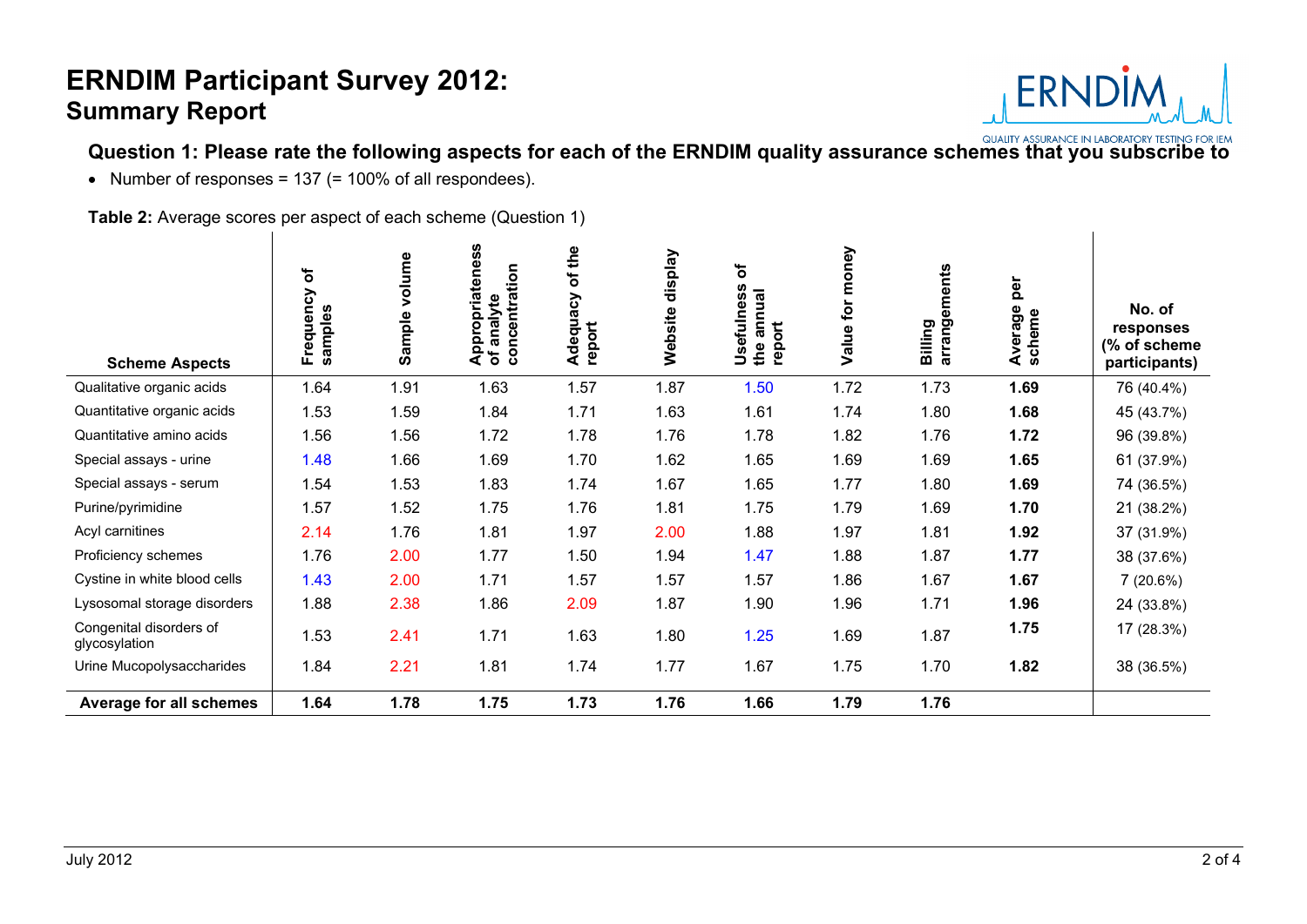

### **Question 2. Do you have any other remarks, comments or suggestions for improvements in Quantitative Schemes?**

• Number of responses =  $55$  (=  $40.1\%$  of all respondees)

### **Questions 3 to 8: Analytes in Quantitative Schemes**

| <b>Suggested Analytes to be added</b> |          | <b>Suggested Analytes to be removed</b> |         |  |
|---------------------------------------|----------|-----------------------------------------|---------|--|
| Total suggested = $18$                |          | Total suggested = $12$                  |         |  |
| Analytes with >1 response             |          | Analytes with >1 response               |         |  |
| Alloisoleucine                        | $n = 11$ | pipecolic acid                          | $n = 6$ |  |
| Argininosuccinic acid                 | $n = 9$  | aspartylglucosamine                     | $n = 4$ |  |
| Sulphocysteine                        | $n = 7$  | tryptophan                              | $n = 3$ |  |
| Tryptophan                            | $n = 2$  | Alloisoleucine                          | $n = 2$ |  |
| homocitrulline                        | $n = 2$  | <b>PEA</b>                              | $n = 2$ |  |
|                                       |          | delta-ALA                               | $n = 2$ |  |

#### **Q.4. Quantitative organic acids** (13 responses, 9.5% of all respondees)

| <b>Suggested Analytes to be added</b>                            |         | <b>Suggested Analytes to be removed</b> |
|------------------------------------------------------------------|---------|-----------------------------------------|
| Total suggested = $69 *$                                         |         | Total suggested = $0$                   |
| Analytes with >1 response                                        |         | All Analytes suggested                  |
| suberylglycine                                                   | $n = 4$ | <b>NONE</b>                             |
| Butyrrilglycine                                                  | $n = 3$ |                                         |
| isovalerylglycine                                                | $n = 3$ |                                         |
| methylcitrate                                                    | $n = 3$ |                                         |
| Succinic                                                         | $n = 3$ |                                         |
| Succinylacetone                                                  | $n = 3$ |                                         |
| 3-hydroxypropionate                                              | $n = 2$ |                                         |
| 3-methylcrotonylglycine                                          | $n = 2$ |                                         |
| 3-methylglutaconic                                               | $n = 2$ |                                         |
| 4 OH phenyllacetic                                               | $n = 2$ |                                         |
| Citric                                                           | $n = 2$ |                                         |
| Glycerol                                                         | $n = 2$ |                                         |
| Malonate                                                         | $n = 2$ |                                         |
| Methylsuccinate                                                  | $n = 2$ |                                         |
| Propionylglycine                                                 | $n = 2$ |                                         |
| Pyruvate                                                         | $n = 2$ |                                         |
| Q.5. Purines & pyrimidines (4 responses, 2.9% of all respondees) |         |                                         |
| <b>Suggested Analytes to be added</b>                            |         | <b>Suggested Analytes to be removed</b> |
| Total suggested = $6$                                            |         | Total suggested = $0$                   |
| All Analytes suggested                                           |         | All Analytes suggested                  |
| 2,8 dihydroxyadenine                                             | $n = 1$ | <b>NONE</b>                             |
| Cytosine,                                                        | $n = 1$ |                                         |
| Dihydrothymine $n = 1$                                           |         |                                         |
| SAICAR                                                           | $n = 1$ |                                         |
| Succinyladenosine                                                | $n = 1$ |                                         |
| Uridine                                                          | $n = 1$ |                                         |